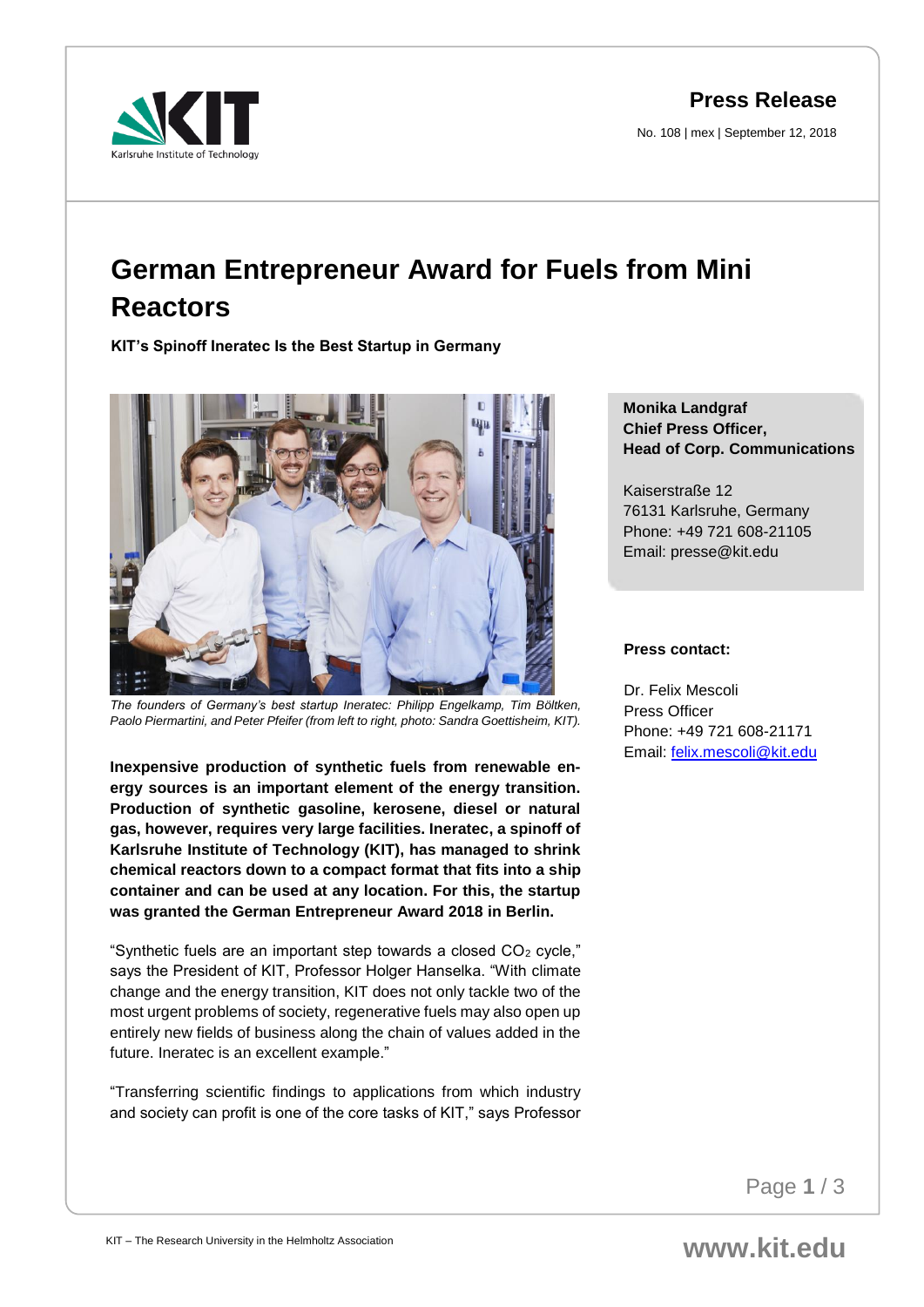**Press Release** No. 108 | mex | September 12, 2018



Thomas Hirth, KIT Vice President for Innovation and International Affairs. Hence, KIT supports entrepreneurial thinking and acting in many ways, by funding startups of students and researchers, by making available office and laboratory areas in innovation hubs, or by providing advice and establishing networks. "This innovation culture is reflected by constantly good results in rankings on the support of startups and this German Entrepreneur Award."

"Chemical processes to produce synthetic natural gas or synthetic fuels from the climate killer  $CO<sub>2</sub>$  and regenerative hydrogen usually require extremely expensive and large chemical facilities," Tim Böltken, Managing Director of Ineratec GmbH, says. The Interatec founders did not only manage to shrink these large chemical plants down to the miniaturized format, the energy required for the production process may also be produced from regenerative sources, such as solar, wind or water power. "In this way, it is stored in chemical energy carriers," the alumnus of KIT explains. The pre-mounted, compact plants are modular and can be extended to increase capacity anytime.

Several plants are in operation already: a power-to-liquid plant that produces renewable liquid fuels and is suited for mobile use was sold to Finland. In the city of Sabadell, Catalonia, a power-to-gas plant produces synthetic methane gas from sewage sludge-based carbon dioxide. This methane gas is planned to be directly fed into the Spanish grid. At KIT, where the Energy Lab 2.0, a complex of different plants, is presently being established to test the use of various technologies for the production and consumption of electrical, thermal, and chemical energy, Ineratec is setting up a pilot plant for the production of renewable kerosene from carbon dioxide and hydrogen.

Among the three finalists for the German Entrepreneur Award was another KIT alumnus: Florian Wehner's company Vectoflow produces 3D-printed probes applied in Formula 1 motorsports. Racing teams, airplane manufacturers, aviation companies – they all need to know air flow and its direction. Vectoflow supplies probes adapted to the individual needs of customers. They precisely measure the flow of air, water, or oil. Every Formula 1 car is equipped with a probe that measures the speed and direction of air flow during the race. Some of them were developed by Vectoflow. Before he established his company, Florian Wehner studied mechanical engineering at KIT and specialized in product development and lightweight construction. He also joined the university group KA-RaceIng, the formula student team of KIT that designs several racing cars every year.

The German Entrepreneur Award is presented annually to entrepreneurs setting up new businesses and creating innovative and viable



The pre-mounted compact chemical plants fit into a ship container. (Photo: Ineratec/Hauser)